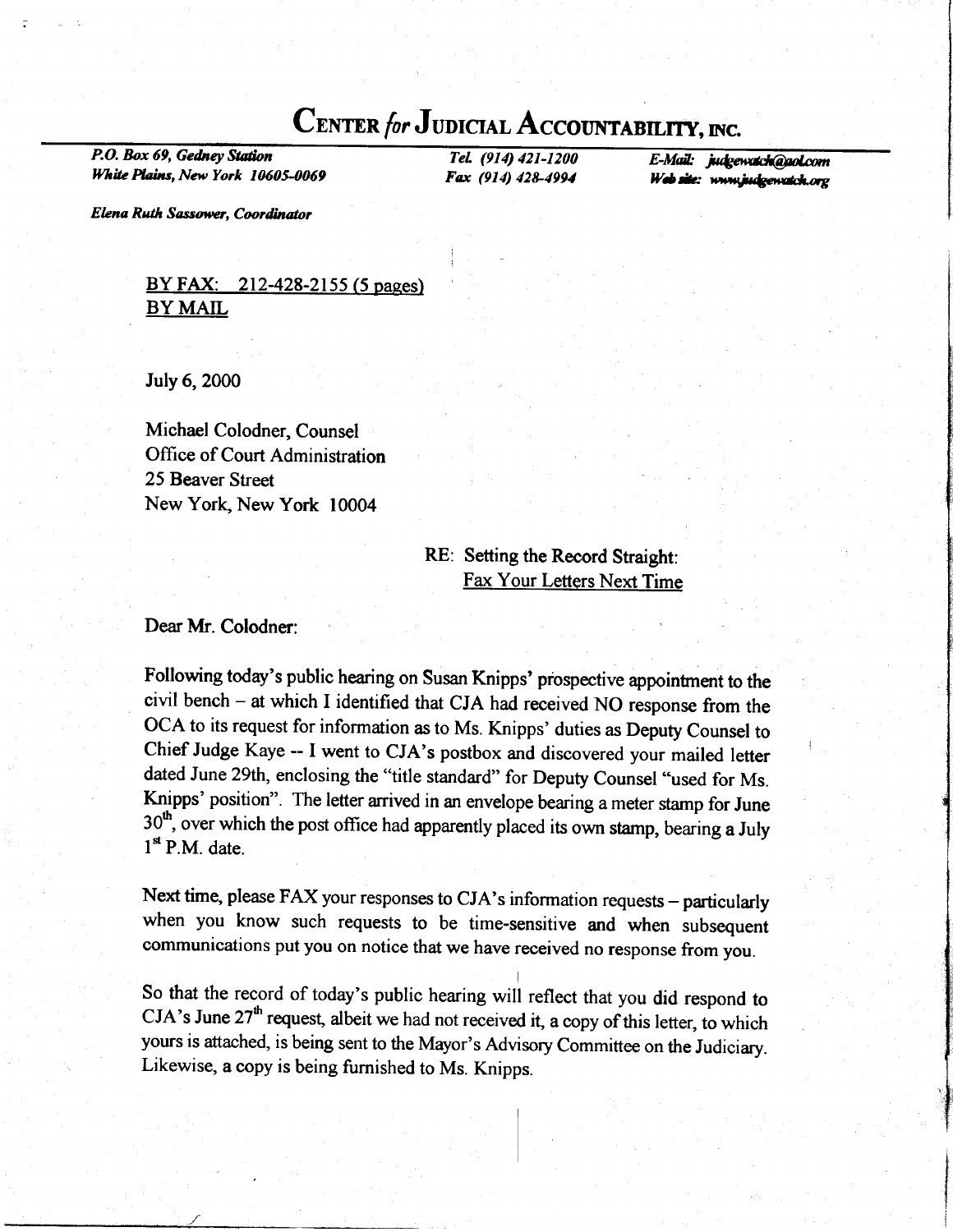## Michael Colodner, Counsel Page Two July 6, 2000

i

Finally, so that both the Mayor's Advisory Committee and Ms. Knipps can see that as recently as July  $3<sup>rd</sup>$  we notified you that we had received no response to our June  $27<sup>th</sup>$  letter, we will also attach a copy of CJA's July 3<sup>rd</sup> fax coversheet -- to which we received no response from you.

Yours for a quality judiciary,

Elena CaR Sossol

ELENA RUTH SASSOWER, Coordinator Center for Judicial Accountability, Inc. (CJA)

Enclosures

cc: Mayor's Advisory Committee on the Judiciary Susan K. Knipps, Deputy Counsel, Chief Judge Judith Kaye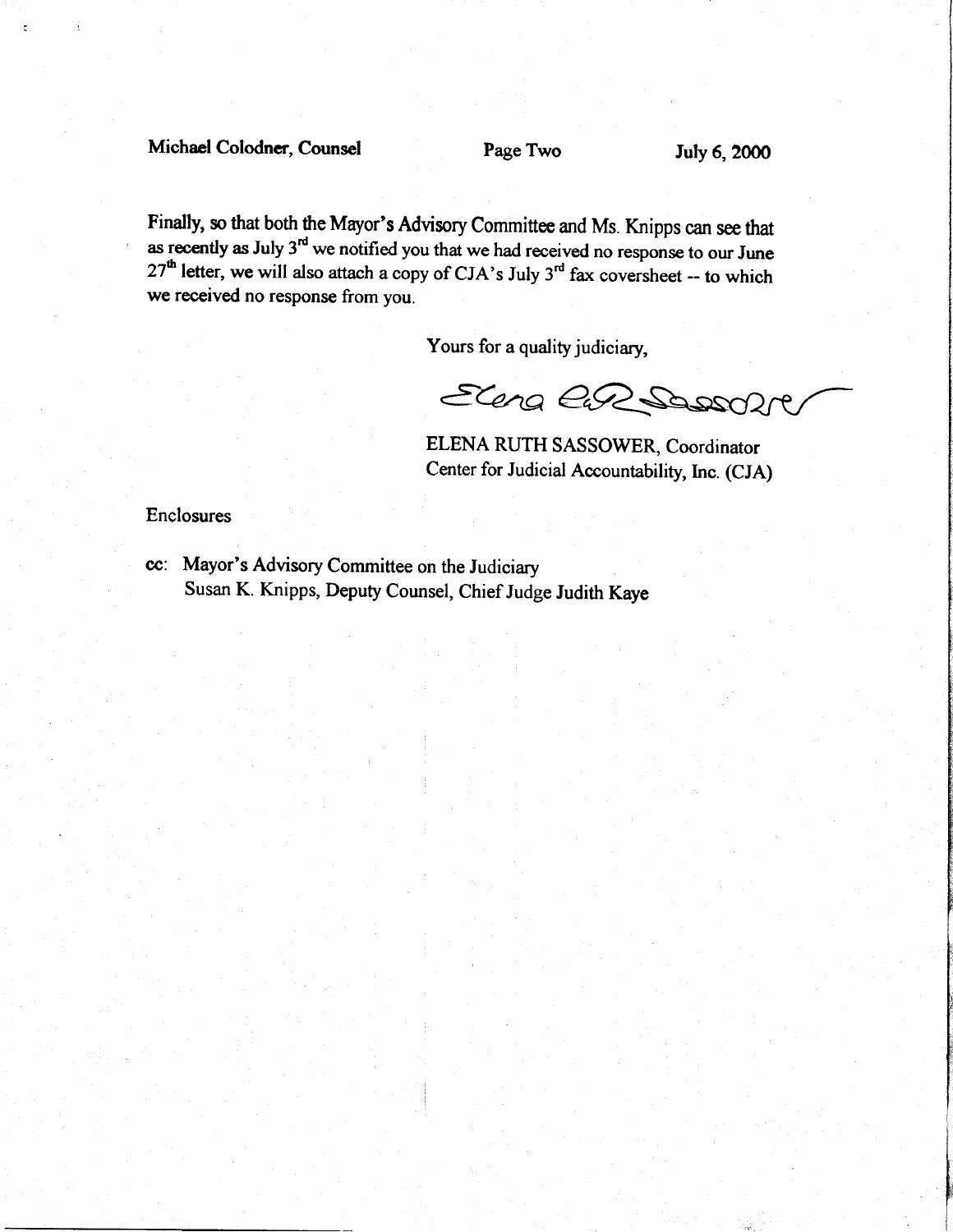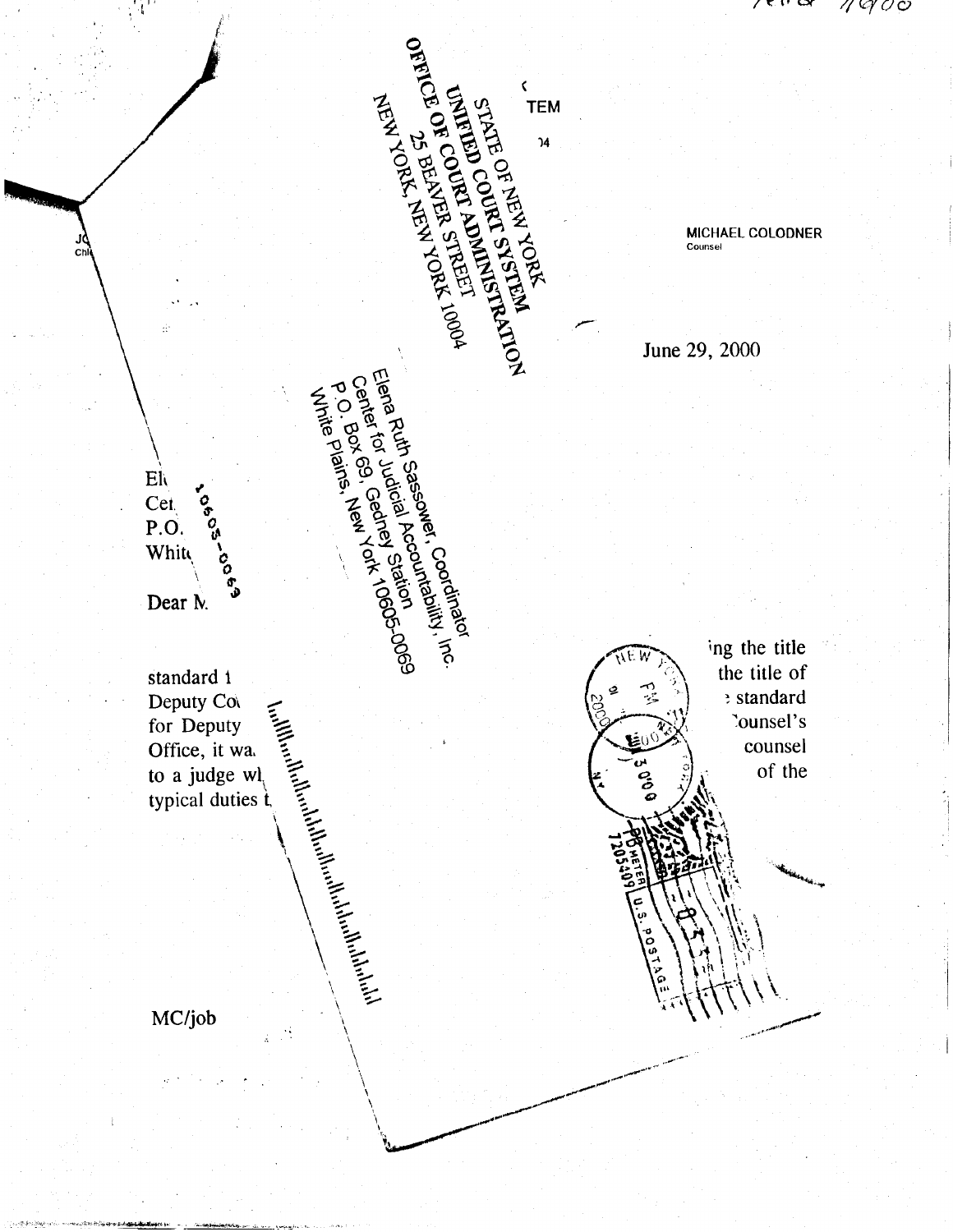rec'd 7/10



**JONATHAN LIPPMAN** Chief Administrative Judge

STATE OF NEW YORK **UNIFIED COURT SYSTEM** 25 BEAVER STREET<br>NEW YORK, NEW YORK 10004<br>(212) 428-2160

> MICHAEL COLODNER Counsel

June 29, 2000

Elena Ruth Sassower, Coordinator Center for Judicial Accountability, Inc. P.O. Box 69, Gedney Station White Plains, New York 10605-0069

Dear Ms. Sassower:

I have received your letter of June 27, 2000, requesting the title standard for the position held by Susan Knipps, who is classified in the title of Deputy Counsel and assigned to Chief Judge Kaye. Attached is the title standard for Deputy Counsel. While the title standard is drafted to apply to Counsel's Office, it was used for Ms. Knipps' position because she serves as legal counsel to a judge who performs administrative duties, and she performs many of the typical duties that are included in the title standard.

Very truly yours,

Michael Colodner

MC/job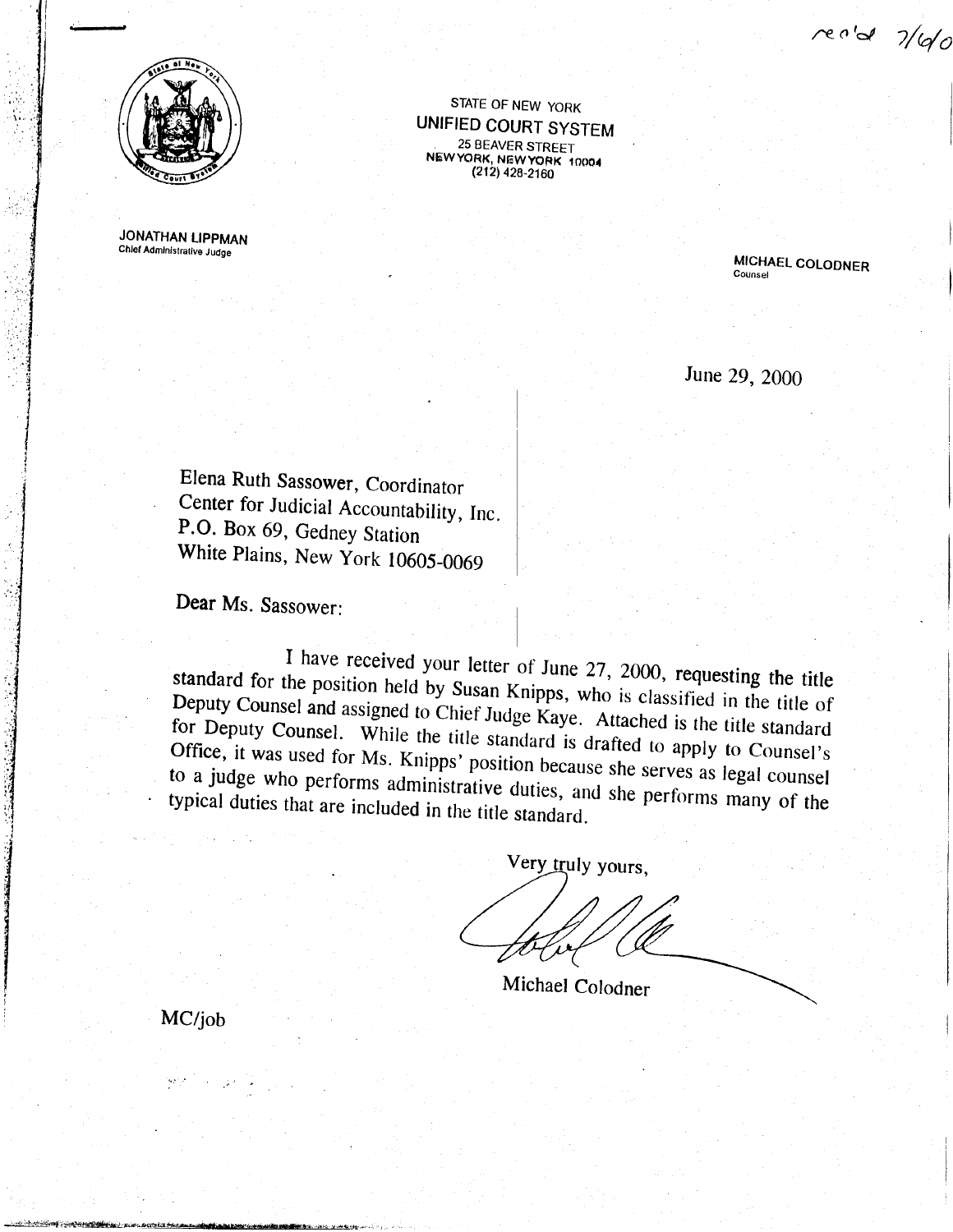### **Effective Date: 05/18/1995**

Title Code Number: 9443440

Salary Grade: NS

Jurisdictional Classification: EX-CONF

### DISTINGUISHING FEATURES OF WORK:

Deputy Counsel have formal supervisory responsibility for a specific function or field of law which relates to the development and implementation of court policies and the adminis- tration of the Unified Court System. Deputy Counsel work under the general direction of Counsel to the Office of Court Administration and are significantly involved in supervising subordinate staff and assisting in the overall management of Counsel's Office. Deputy Counsel analyze and advise court administrators on legal issues and questions presented by administrative rules, legislation, and litigation that are complex and specialized or that have serious implications for court administration. They also perform other related duties.

#### **TYPICAL DUTIES:**

Represents Counsel to the Office of Court Administration in Counsel's absence.

Testifies before legislative committees.

Assists in the development and uniform implementation of court policies and procedures.

Assigns legal research to attorneys in Counsel's Office, monitors and evaluates performance, and provides guidance

Advises Counsel and the Chief Administrator on matters relating to special functional or substantive areas such as Family Court procedures or litigation.

Acts as professional staff to special advisory committees which includes preparing materials for meetings, assisting in the preparation of annual reports, and working directly with committee members.

Researches and prepares briefs and other legal documents and appears on behalf of court administrators in trial and appellate litigation and administrative proceedings which involve multiple or complex legal issues, or which have broad implications for court administration.

Analyzes reports, enacted legislation, and case law involving complex or sensitive issues and questions and prepares confidential commentary on the legal implications.

Researches and prepares legislative proposals and administrative rules and regulations.

Drafts correspondence in response to complaints, questions, and requests for information from the public, lawyers, judges, non-judicial employees, and other government agencies.

The above statements are intended to describe the general nature and level of work being performed by persons assigned to this title. They do not include all job duties performed by employees in this title, and every position does not necessarily require these duties.

## KNOWLEDGE, SKILLS, AND ABILITIES:

Ability to write clear and concise prose.

Ability to handle sensitive matters on a confidential basis.

Knowledge of the laws and rules governing civil, criminal, and appellate practice, the New York State and Federal Constitutions, administrative law, legal terminology, and forms. .../9443440.htm?qry\_salary\_grade=04&qry\_title\_code\_number=&qry\_effective\_date=&qry\_jurisdictional\_clas 6/27/00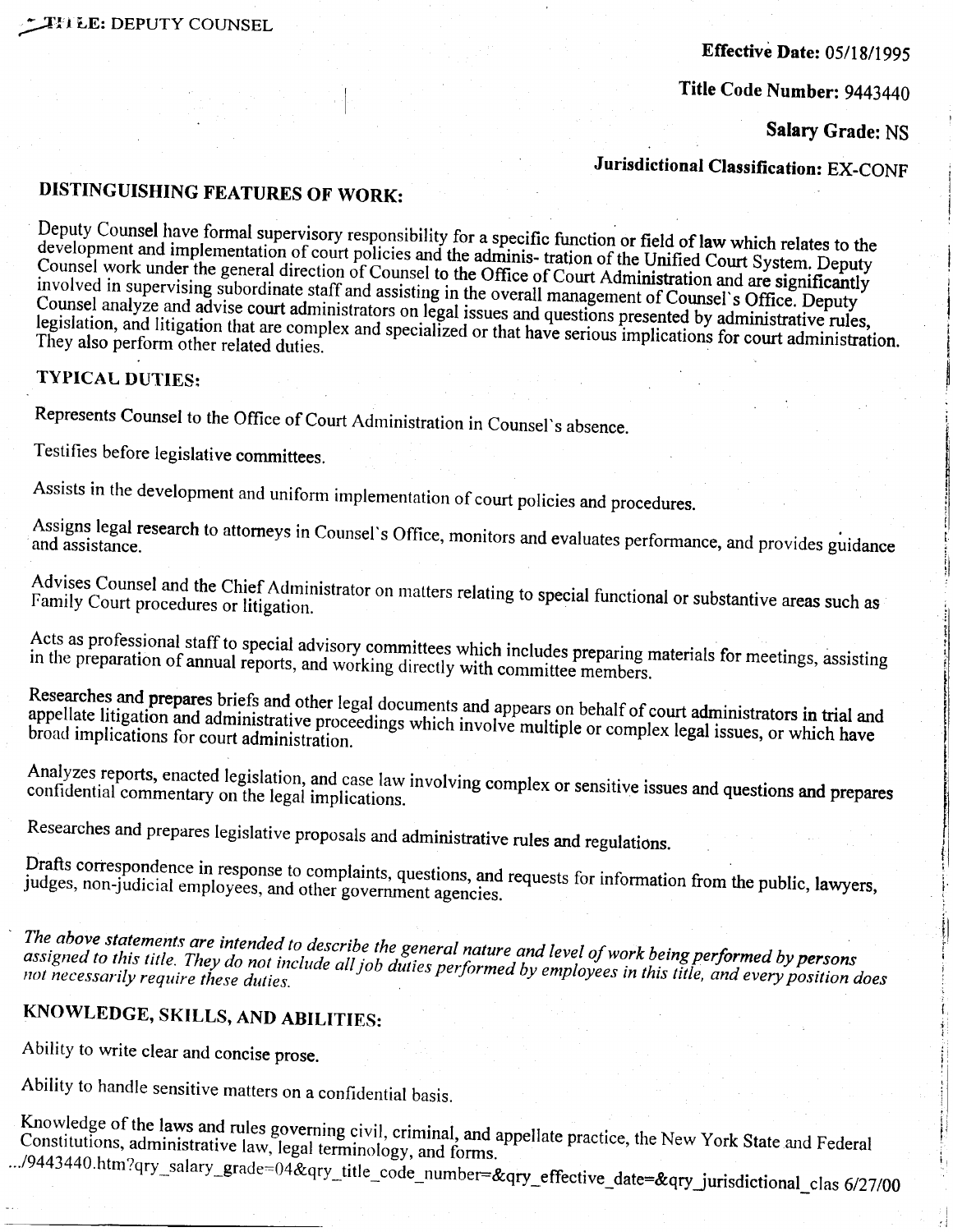#### - Knowledge of trial, hearing, and administrative procedures.

Ability to organize factual and legal data into clear and logical sequences.

Ability to analyze legal issues and identify relevant case opinions and facts.

Ability to communicate orally in a clear and succinct manner and to communicate technical language to laymen. Ability to interpret laws, rules, and regulations.

Knowledge of interviewing techniques.

Ability to work independently.

Knowledge of the legislative process.

Knowledge of civil, criminal, or family law practice and litigation.

Ability to train, supervise, and coordinate the activities of legal and clerical staff.

Ability to establish work priorities.

Ability to analyze and solve problems.

Ability to evaluate staff performance against job requirements.

## QUALIFICATIONS:

Admission to the New York State Bar;

and

or

Two (2) years of service in the Associate Counsel title:

Equivalent legal experience.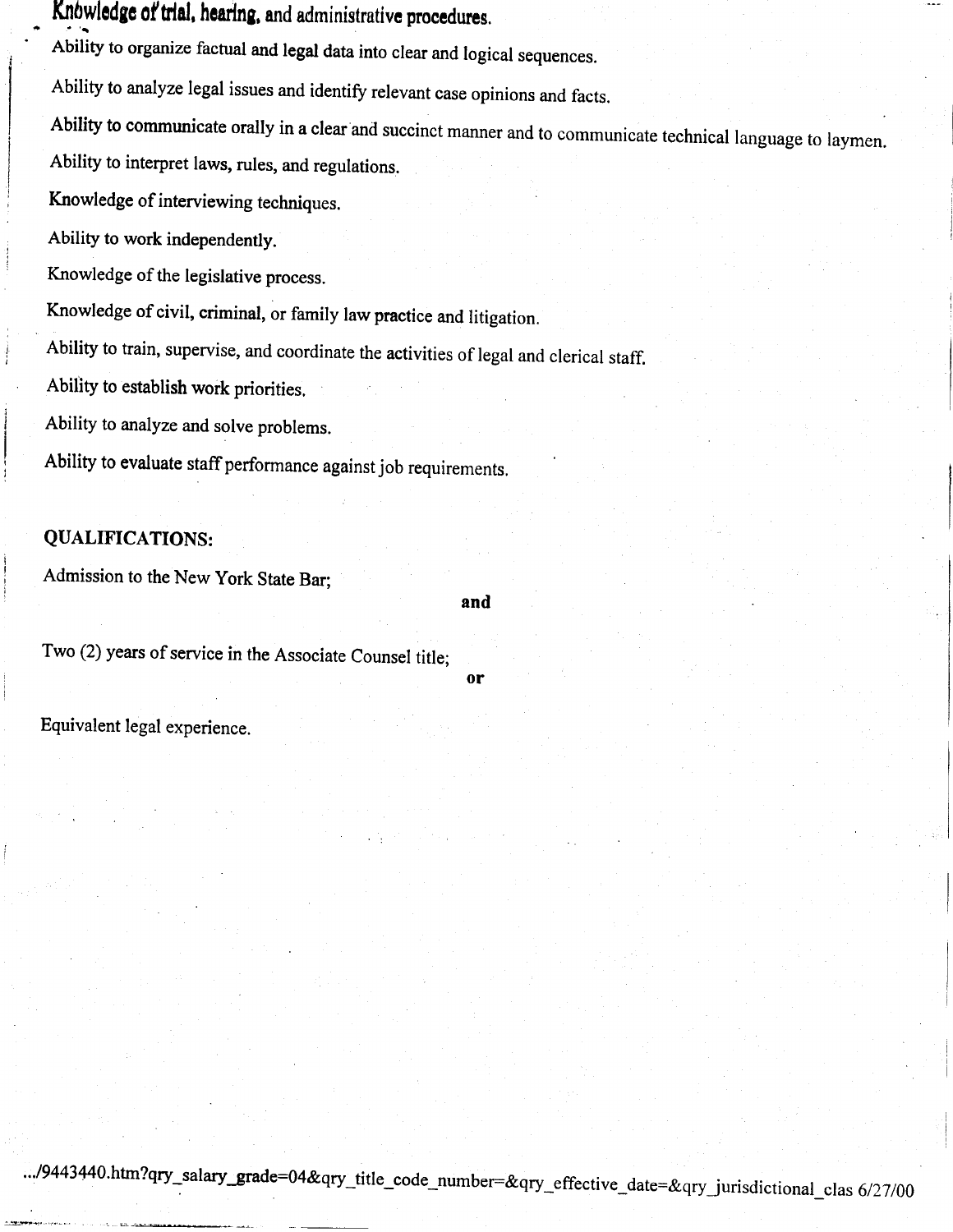## CENTER for JUDICIAL ACCOUNTABILITY, INC.

P.O, Box 69, Gedney Station White Plains, New York 10605-0069

I-el. (914) 421-1200<br>
Fax (914) 428-4994 Web site: www.judoewatch.org Web site: www.judgewatch.org

Elena Ruth Sassower, Coordinator

#### BY FAX: 20 pages

### TO: CHIEF JUDGE JONATHAN LIPPMAN [By Fax: 212-428-2188] MICHAEL COLODNER, COUNSEL [By Fax: 212-428-2155) SHERRILL R. SPATZ, SPECIAL INSPECTOR GENERAL FOR FIDUCIARY APPOINTMENTS [ATT: Georgina: c/o Chief Judge LippmanJ

- FROM: Elena Ruth Sassower, CJA Coordinator
- RE: CJA's June 30, 2000 letter to Chief Judge Kaye

DATE: July 3, 2000

On Friday, June 30<sup>th</sup>, I delivered to the OCA three copies of CJA's letter of that date, addressed to Chief Judge Judith Kaye - to which you are each indicated recipients.

Please supersede that letter with the enclosed version. The most significant changes are itemized by CJA's July 3'd letter to the Mayor's Advisory Committee on the Judiciary, which is also enclosed.

Finally, this further reiterates that we have still received no response from Mr. Colodner's office to our June  $27<sup>th</sup>$  letter to him. The June  $27<sup>th</sup>$  letter is Exhibit...B" to CJA's June  $30<sup>th</sup>$  letter, described at footnote 5 therein.

Thank you.

Elena Kurz